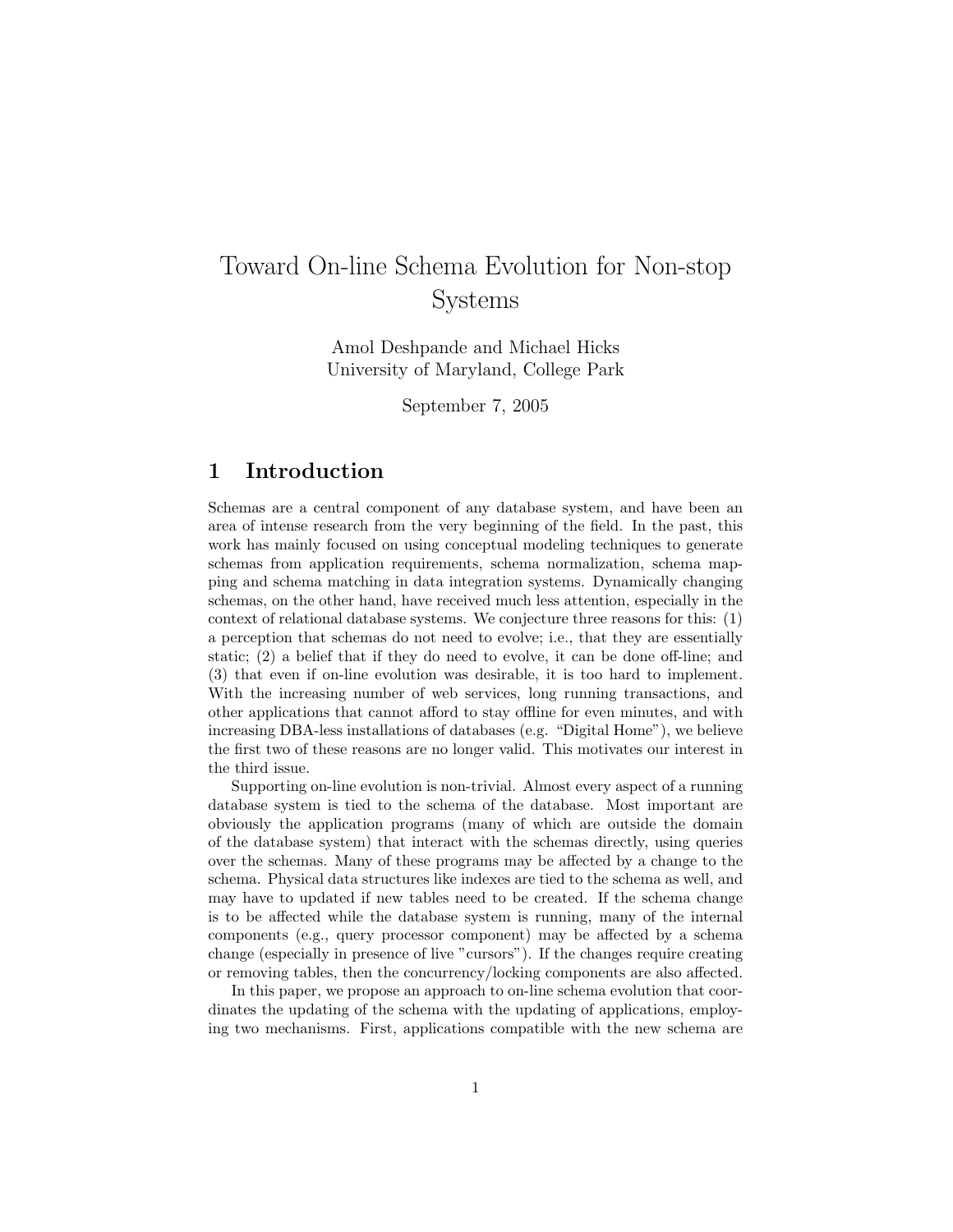modified on-the-fly using a technique called dynamic software updating (DSU). These software updates are coordinated, at a time determined in part by an offline program analysis, with an update to the database, preventing applications from querying the old, invalid schema. Second, database contents are migrated \*lazily\*, as required by the applications programs, in a fashion analogous to "page faults" in the virtual memory subsystems. Except for small local changes (e.g. adding a column), this would be non-trivial in relational database systems.

#### 2 Example

To make the need and process of on-line schema evolution more concrete, we present an example inspired by http://www.agiledata.org/essays/databaseRefactoring. html. Suppose our database schema currently defines an Address table:

| TABLE Address                       |  |                                                    |  |
|-------------------------------------|--|----------------------------------------------------|--|
|                                     |  | AddressID: integer Street: char{40} City: char{20} |  |
| StateCode: char{2} ZipCode: integer |  |                                                    |  |

Now suppose that we wish to alter this schema to support foreign addresses. For example, Canadian addresses use an alphanumeric postal code, like R2D 2C3, instead of zip codes like 90210. Because the ZipCode column is numeric, the definition of the Address TABLE needs to be changed. We decide to add two fields, PostalCode and Country, and remove the field ZipCode. Existing records in the table can be converted to the new schema by simply generating a string from the existing ZipCode and storing it the PostalCode entry, and by storing the default value of Country as "USA".

A typical way of effecting this kind of change is to perform it off-line. Following http://www.objectivity.com/WhitePapers/schema.shtml, the process would be:

- 1. Modify the application to use the new schema. For example, if we had an application that reads orders from the database and prints out address labels to ship them to, this application would be changed to refer to the new columns. Moreover, the data entry application would be changed to add an additional Country field (e.g., in its HTML form), and the formatting rules for postal codes would be relaxed.
- 2. Specify a conversion function to convert each record in the old schema in the new schema (as described above).
- 3. Shut down the database and applications, halting current processing.
- 4. Perform monolithic data conversion: read the old data from the database; (2) convert each record using the conversion function; and (3) write the resulting database with the new schema.
- 5. Restart the database and the application.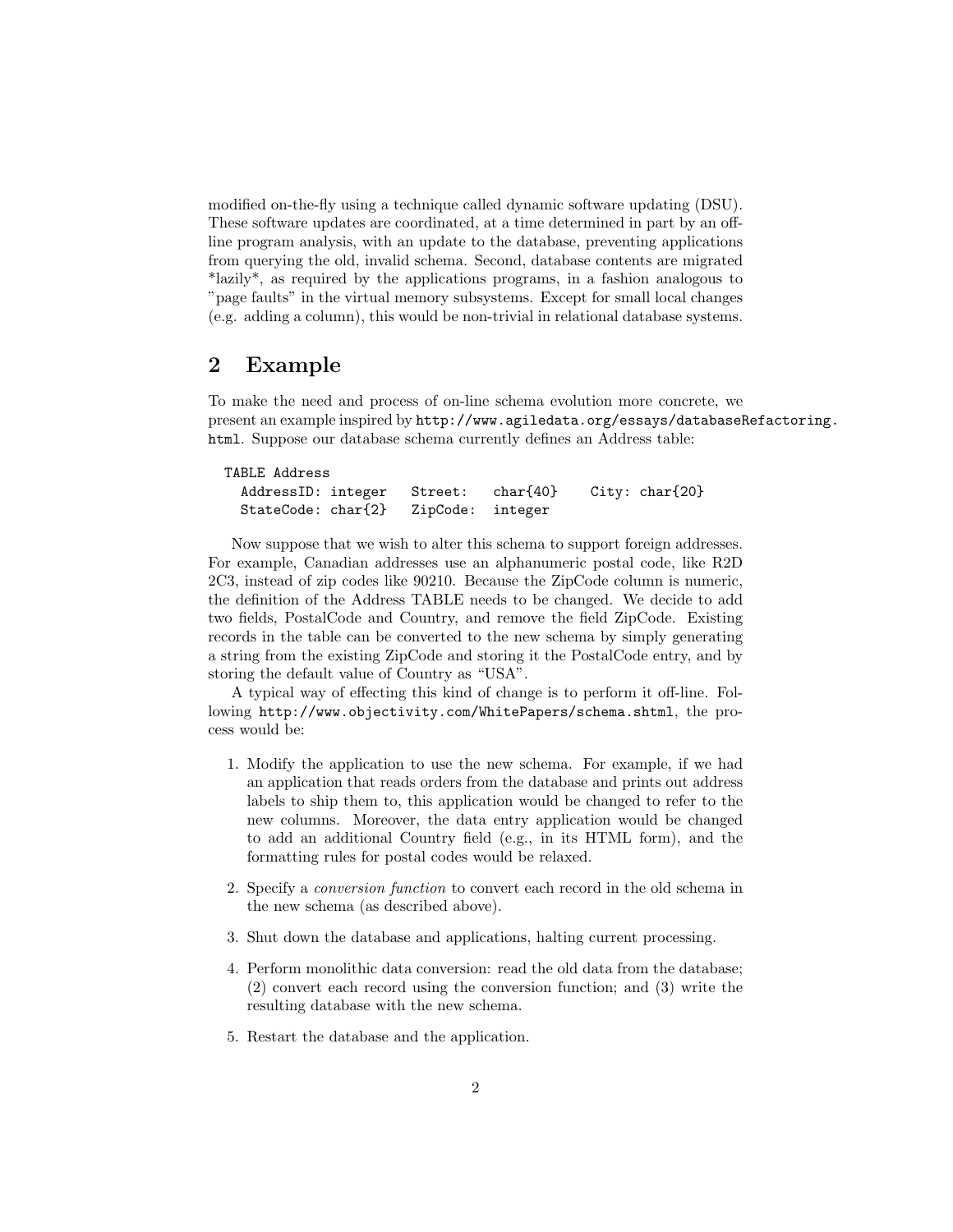There are three main problems with this approach. First, it terminates existing transactions, which is inconvenient for users and possibly bad for business. Second, any soft state in applications, like caches for improving performance, is lost when applications are shut down. Third, it makes the database unavailable for the time it takes to evolve the existing database. It may be possible reduce this pause by doing some of the evolution off-line, on a checkpointed copy, and then only deal with the records that have changed or been added since that time, once the on-line database is shut down. However, for large databases, this could still be a significant period of time.

A possible solution is to use views. In particular, we can relax the need to update the old applications by allowing them to view the new schema as if it were the old. In this case, the view would only be defined for those addresses whose Country was "USA" simply because it is not possible to convert from a generic postal code back to a numeric zip code. This may be acceptable in some cases, but clearly some applications will act incorrectly. For example, an application that wishes to send a mailing out to all past customers will only send it to those in the US, and an application that wishes to count total past customers will miss any new international ones. Therefore, while views may be useful in some cases, we do not believe they are a solution in general.

## 3 Enabling On-line Schema Evolution

The goal of an on-line schema evolution approach is to relax points 3, 4, and 5 in the scenario above, as follows:

- 3 0 . Having modified the application to use the new schema, we now have two versions of the application. From these two versions, we develop a dynamic patch that can be used update a running instance of the old application to an instance of the new one.
- 4 0 . We upload the dynamic patches to the applications using the DB, and the database patch to the database. When the applications reach a suitable safe point, the database patch is triggered, and the applications are patched. Updating at a safe point ensures that the newly-updated applications will always refer only to the new schema in their queries, never the old.
- 5 0 . With each access to the database, the DBMS will modify the on-line contents as necessary, depending on the query. For example, if an application in our scenario only performs a query on the street address of each element in the Address table, the fact that we have removed the ZipCode field will be of no consequence. Indeed, the DBMS could start converting the contents of the database concurrently with the program, if desired. However, when a query is submitted that wishes to group together those addresses in a particular postal code, then the table will need to be converted as defined in the database patch.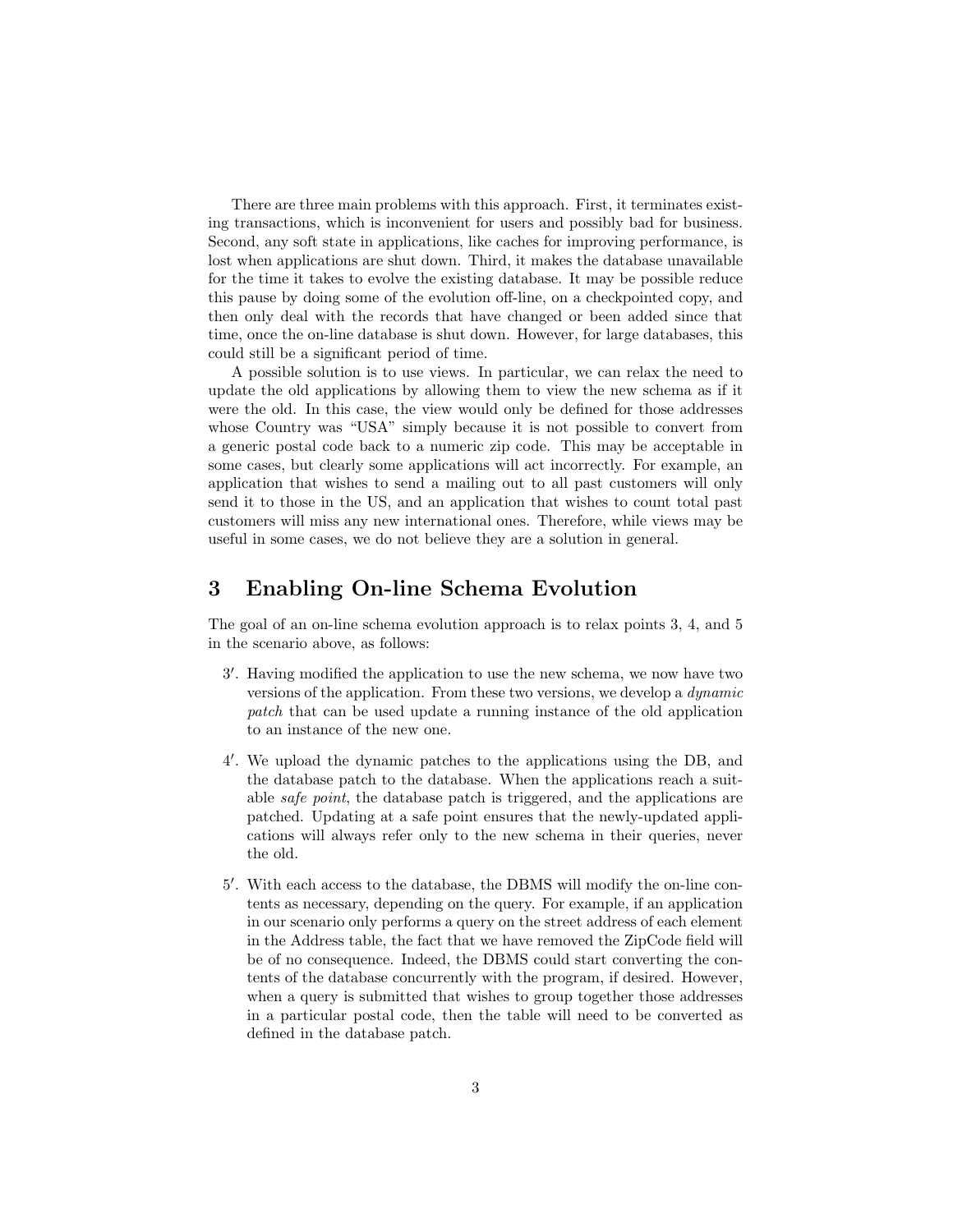To realize this approach, there are some challenging problems to solve. First, we need a way to dynamically update applications, which requires sophisticated run-time support, and we have to ensure that following an update, the application will always use the new schema, which requires program analysis or run-time checking. Second, we need a way to actually change the on-line contents of the database, and to do it as lazily as possible, to reduce pauses. We consider each of these elements in turn.

#### 3.1 Dynamic Software Updating

Run-time support for dynamic software updating is reasonably well-understood. In particular, a special compiler can be used to insert indirections to permit functions and typed data values to change over time. In our past work, we have developed DSU systems that are extremely flexible: nearly any change one can express to the source code can be realized on-line through a dynamic patch. Experiments with various servers show only a 1-3% slowdown due to compiler support for updateability.

An important aspect of software updating is timing. For on-line schema evolution, our goal is to ensure that following an application update, it will never access the DB at the old schema. To ensure this, we can analyze a program that uses the database-to-be-changed, and its dependencies on the current schema will be discovered, for each program point. For example, say function f() performs an SQL query on the Street column of the Address table. This query places a constraint on the way Table may be updated: Address may not be changed to remove Street or change its type while f() is executing up through the the query. To do so would cause the query to fail, or worse, to succeed but result in incorrect program behavior. Conversely, an update to the schema that is *consistent* with the discovered dependencies is *safe*. We have used an analysis like this to ensure that software updates do not cause type errors due to poor timing, and we have found it to be flexible and efficient. Extending to the database will also require considering cursors and other forms of dependence.

Because the DBMS and its programs run concurrently, we need to find a time at which the changes to the programs and the schema are sure to be consistent. The simplest approach is to force each program to synchronize at a safe update point. When all programs have reached such a point, then they can be updated and the schema change process can be started. The challenge is making this simple idea scale. In particular, a serious concern is deadlock: if one program is waiting on an update point, it may fail to release locks needed by another program (e.g., locks held because of a currently-running transaction). Static analysis and dynamic detection techniques exist to prevent or mitigate deadlocks, and we would apply them to this situation.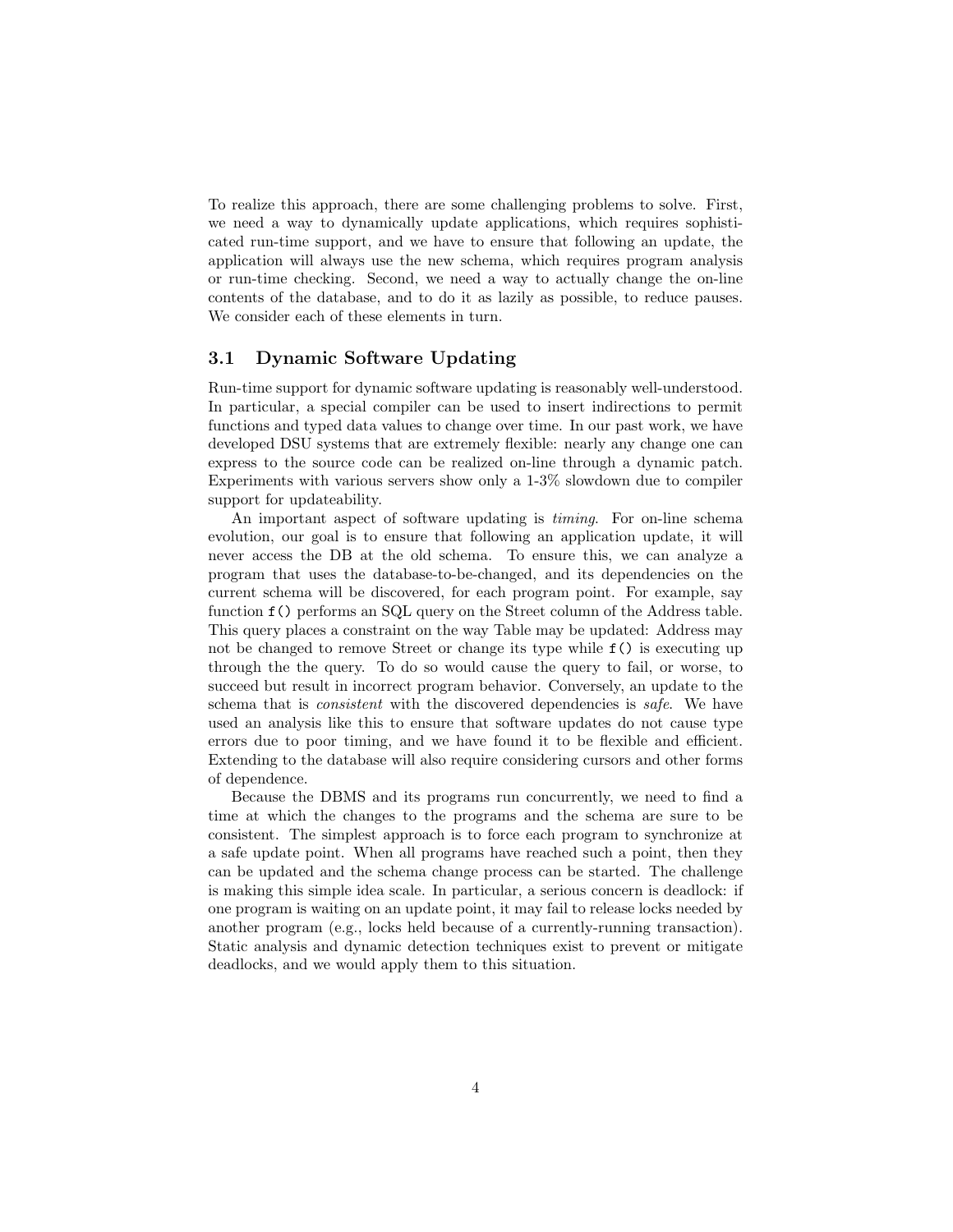#### 3.2 Lazy Data Migration

To avoid the long pause that could result if the database contents are converted at update-time, we propose to apply the conversion function lazily, as driven by the application:

- 1. The DB patch creates a skeleton relation over the new schema in the database. Any new tuples are inserted directly into the new relation.
- 2. When a query is posed over the new schema, the DBMS checks if the table is up-to-date. If not, it converts those tuples required to answer the query and stores them in the new schema. Then it answers the query. For example, if a query asking for only addresses from zip code 10001 arrives, the DBMS can fetch those tuples from the old relation, convert them to the new format, and insert the tuples into the new relation. After this is done, we can answer the query itself. The steps of converting the data into new format, and answering the query, can be merged in many cases thus saving us redundant disk accesses. On the other hand, if a query asking for only addresses from PostalCode "R2D 2C3" arrives, only the newlyinserted data will satisfy such a predicate, so this query can be answered without converting any data from the old relation.
- 3. Will we need to use semantic caching-like techniques to reason about the data that has already been converted. For example, after the above query has been answered, we can tag the new relation with predicate "ZipCode  $= 10001$ " thus specifying exactly which data has already been converted. Doing this correctly and efficiently is one of the biggest challenges in this work.

If the techniques outlined in the above step fail to provide enough information to reason about the data, we always have the (drastic) option of converting the entire relation. Though this still provides some level of "laziness" (not all the relations need to be converted at once), this is clearly not acceptable in general, and we hope to avoid having to fall back to this option in most cases.

## 4 Toward On-line Schema Changes

There is beginning to be some interest in supporting on-line schema changes, but none of it is as complete or as ambitious as what we have proposed for relational databases. For example, SQL:1999 supports a series of ALTER directives, but these only permit fairly simple changes to the schema. DB2 V8 supports some schema changes, and could support the simple change we have described above, but does not consider the impact of the change on applications. Indeed, the combination of our DSU techniques with DB2 could be a reasonable starting place for this work. Finally, OODBs often do provide some support for on-line evolution, but this is made simpler by the fact that data and code are stored